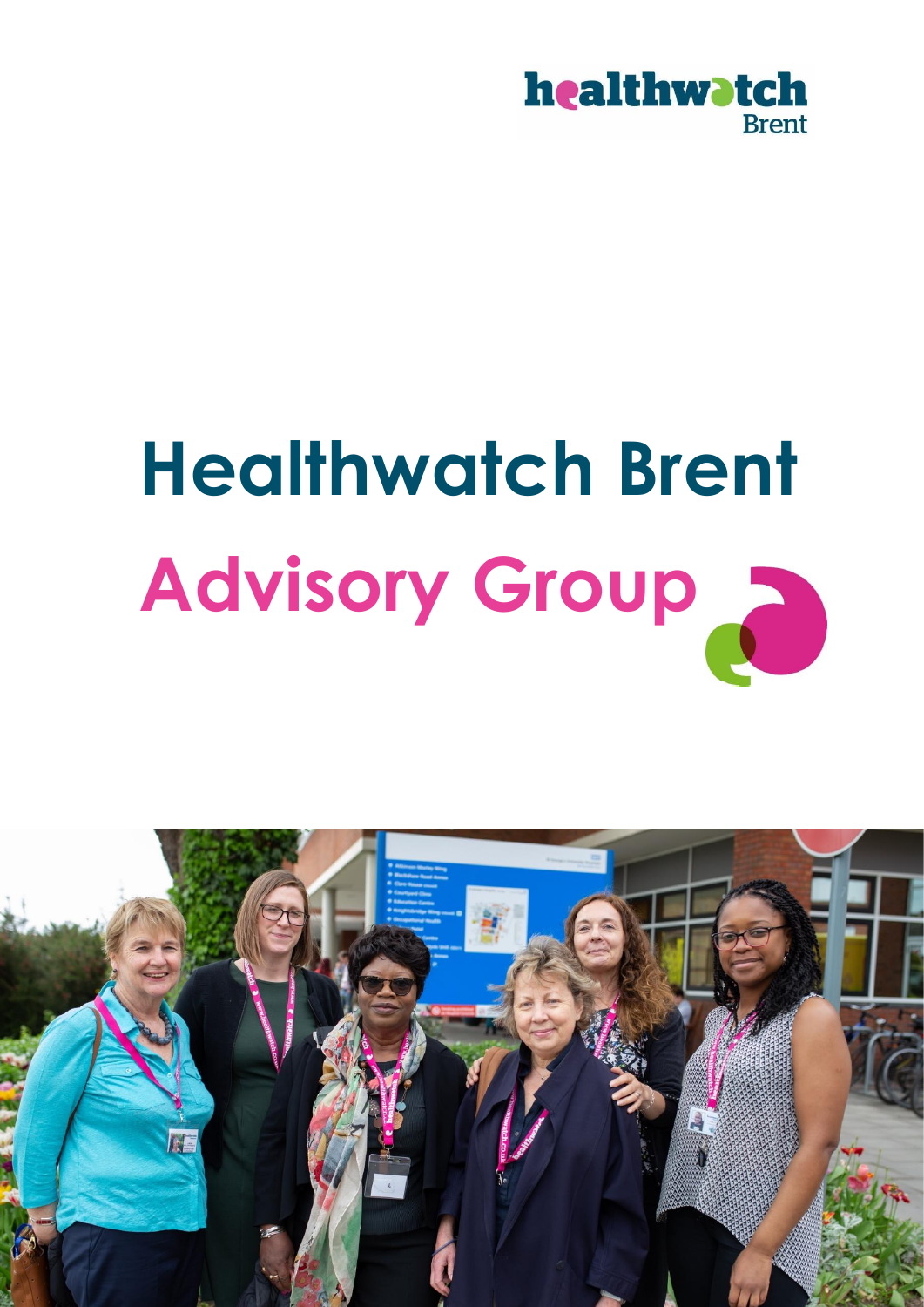# **About Healthwatch**

Healthwatch Brent is one of 152 local Healthwatch organisations running across England since 2013. Its primary aim is to improve health and social care services for local people.

Healthwatch champions the rights of people who use health and social care services, and holds services to account for how well they engage with the public. Healthwatch supports patients, service users, carers and the public to be actively involved in how services are commissioned and delivered. Healthwatch's remit covers all publicly funded health and social care services.





# **Healthwatch Brent's Advisory Group**

The Advisory Group tests the aims and objectives of the Healthwatch Brent executive team and sets its priorities. It works independently, but belongs within a larger governance framework and reports to the main board. The Advisory Groups role is role is to ensure that Healthwatch Brent is effective, inclusive and transparent in its priority setting.

# **The Advisory Group has responsibility for:**

- Setting the priorities and strategic direction of the organisation as set out in the Healthwatch Brent Workplan and Strategy
- Ensuring direct engagement and reporting of the borough's Grassroots Community Voices.
- **Collecting the views of the Independent Experts Network across all reporting.**

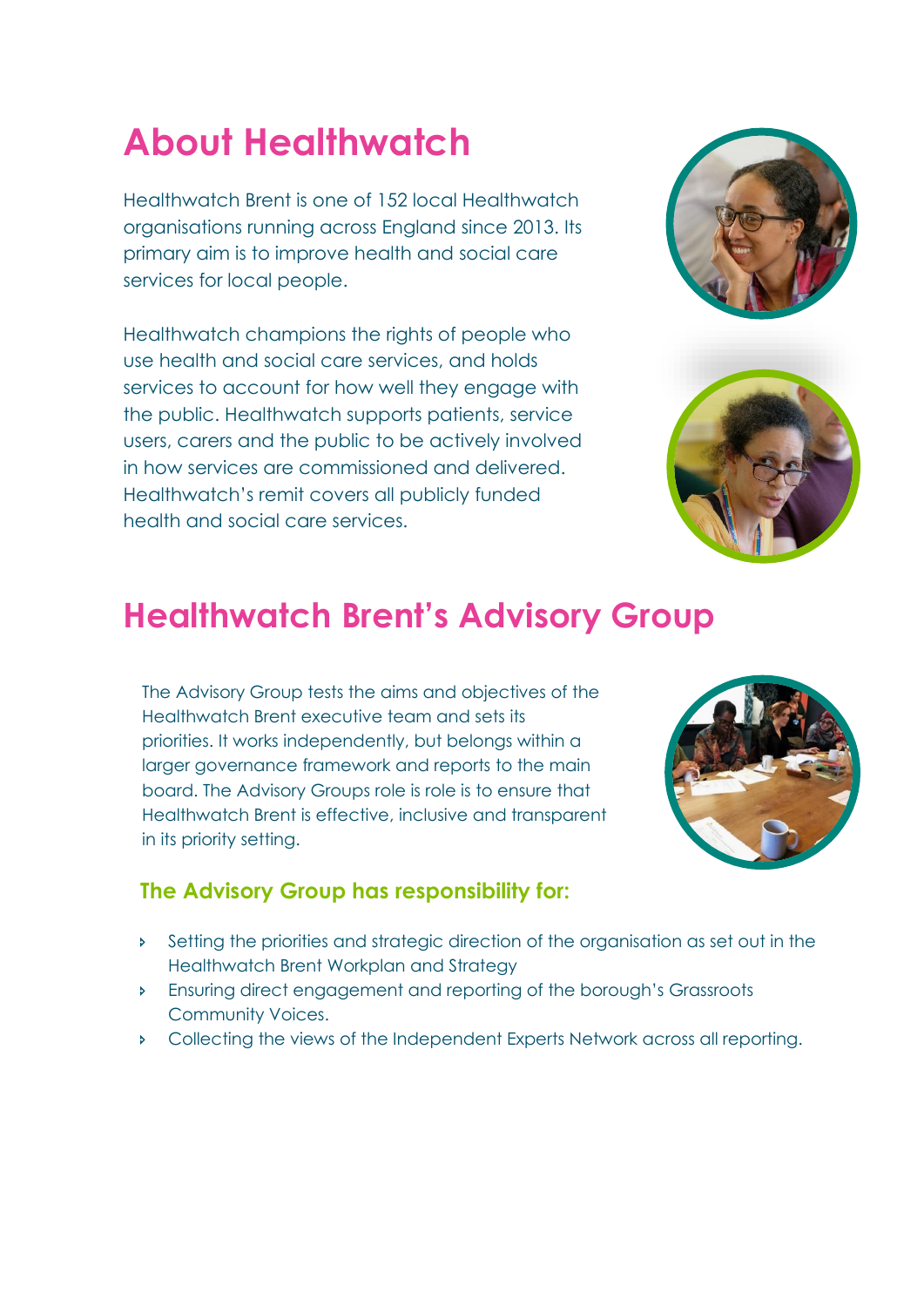# **Objectives:**

- Work in constructive partnership with The Advocacy Project Board which overseas Healthwatch Brent, and the staff and volunteers, and with Brent Grassroots Community Voices, Independent Experts Network,
- **To have active oversight of the process for setting annual priorities for the** organisation
- Regularly review the list of priorities, receive updates on potential new and more urgent priorities
- Monitor the progress of project work, hold staff to account if they are not progressing things effectively
- Identify what difference a Healthwatch intervention has made and take a view on whether it is enough
- Advise on utilising Enter & View effectively
- Evaluate whether we are effectively balancing how we raise the voices of the public and challenge services to improve

# **Membership:**

- **Chair of the Advisory Group**
- <sup>2</sup> 1 trustee from The Advocacy Project
- 2 representatives of the Brent Grassroots Community Voices
- 2 representatives from the Independent Experts Network (different people will be invited to attend as representatives of the network as required by the agenda).
- **4** members of the public
- **2 Healthwatch Brent volunteers**
- **EXECUTE Healthwatch Manager**

**The term of office is 2 years.** The Group will meet quarterly for 2 hours. There will be occasional events that members need to attend.

# **Interested in being part of our Advisory Group?**

**Apply by 30 June** with your expression of interest by contacting Steve Inett: [steve@steveinettconsultancy.co.uk](mailto:steve@steveinettconsultancy.co.uk)